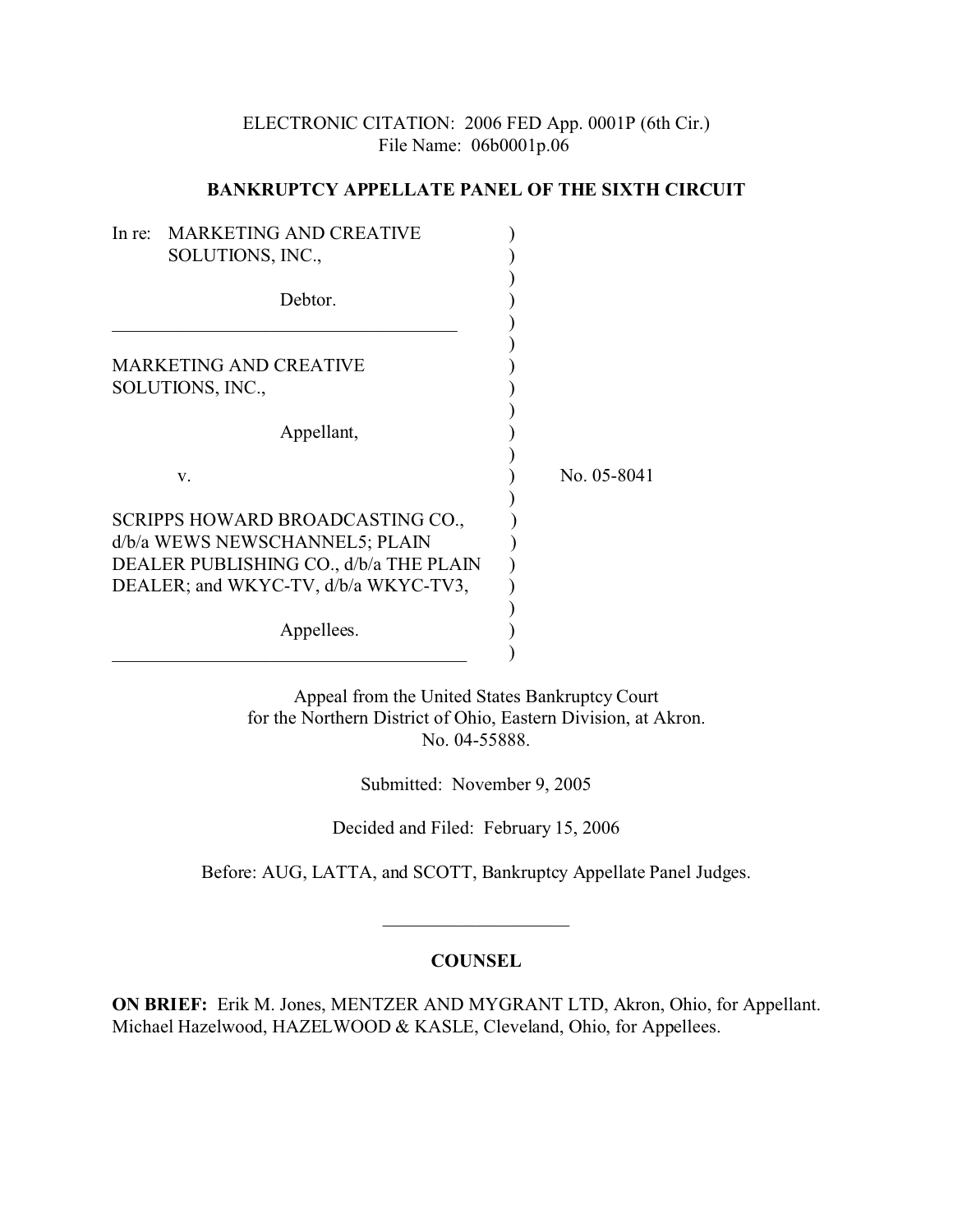#### **OPINION**

\_\_\_\_\_\_\_\_\_\_\_\_\_\_\_\_\_\_\_\_

JOSEPHM.SCOTT, JR., Bankruptcy Appellate Panel Judge. Involuntary debtor, Marketing and Creative Solutions, Inc. ("MACS"), appeals the bankruptcy court order granting chapter 7 relief to the petitioning creditors, Scripps Howard Broadcasting Co., d/b/a WEWS NewsChannel5 ("WEWS"); Plain Dealer Publishing Co., d/b/a The Plain Dealer ("PDP"); and WKYC-TV, Inc., d/b/a, WKYC-TV3 ("WKYC") (collectively, "Petitioning Creditors").

#### **I. ISSUE ON APPEAL**

The issue presented is whether the claims of Petitioning Creditors are subject to bona fide disputes.

#### **II. JURISDICTION AND STANDARD OF REVIEW**

The Bankruptcy Appellate Panel of the Sixth Circuit ("BAP") has jurisdiction to decide this appeal. The United States District Court for the Northern District of Ohio has authorized appeals to the BAP. An order dismissing an involuntary petition is a final order that may be appealed by right under 28 U.S.C. § 158(a)(1), *Nat'l City Bank v. Troutman Enters. (In re Troutman Enters.)*, 253 B.R. 8, 10 (B.A.P. 6th Cir. 2000) (citing *Booher Enters. v. Eastown Auto Co. (In re Eastown Auto Co.)*, 215 B.R. 960 (B.A.P. 6th Cir. 1998)). Conversely, an order granting involuntary bankruptcy relief is a final order. *See Mason v. Integrity Ins. Co. (In re Mason)*, 709 F.2d 1313 (9th Cir. 1983).

In granting the relief sought in an involuntary petition, the bankruptcy court must consider the factual as well as legal issues. Findings of fact are reviewed under the clearly erroneous standard. Fed. R. Bankr. P. 8013; Fed R. Civ. P. 52. "A finding of fact is clearly erroneous 'when although there is evidence to support it, the reviewing court on the entire evidence is left with the definite and firm conviction that a mistake has been committed.'" *United States v. Mathews (In re*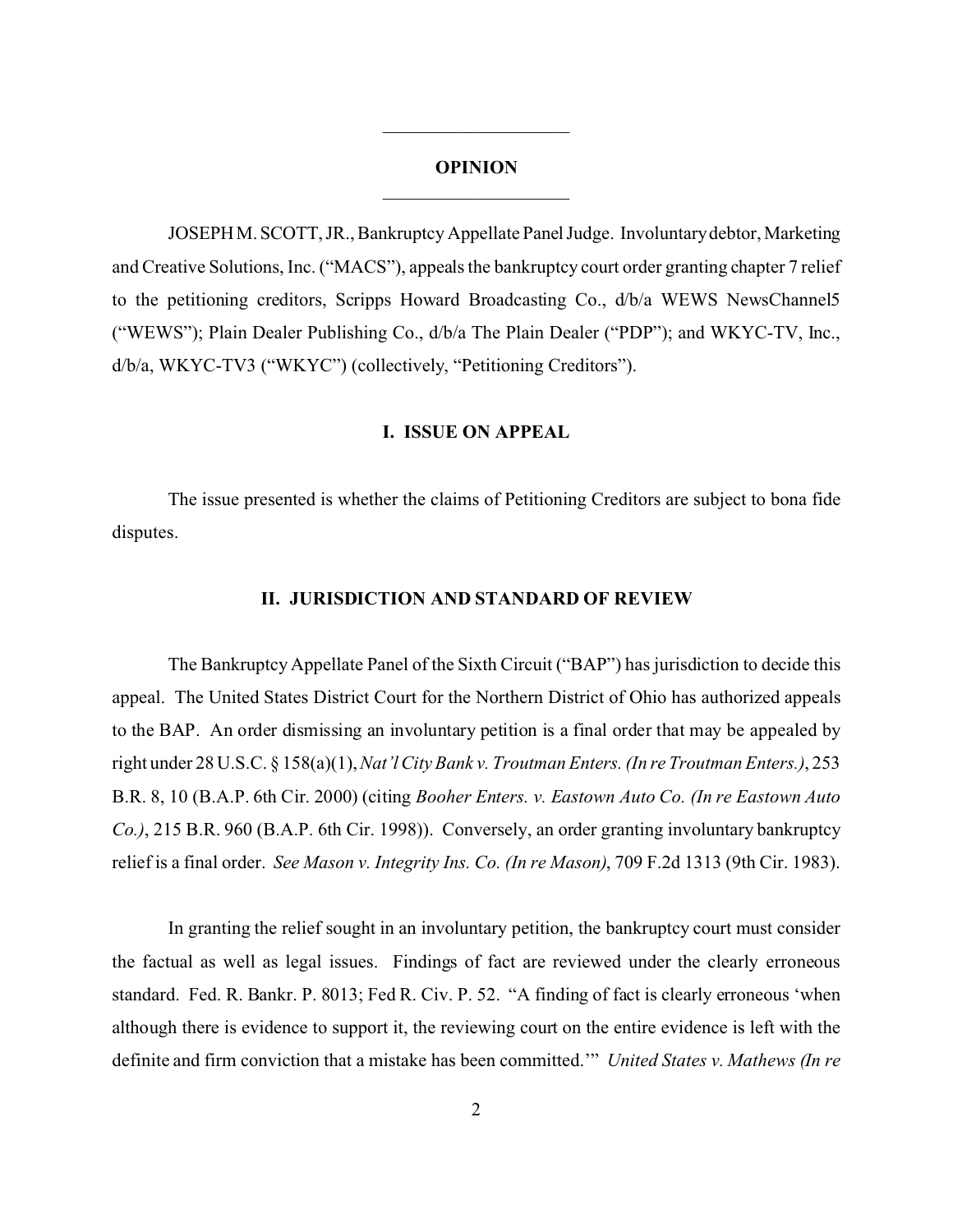*Mathews)*, 209 B.R. 218, 219 (B.A.P. 6th Cir. 1997) (quoting *Anderson v. City of Bessemer City*, 470 U.S. 564, 573, 105 S. Ct. 1504, 1511 (1985)); *see United States v. United States Gypsum Co.*, 333 U.S. 364, 68 S. Ct. 525 (1948). Conclusions of law are reviewed de novo. *Corzin v. Fordu (In re Fordu)*, 209 B.R. 854, 857 (B.A.P. 6th Cir. 1997); *Belfance v. Bushey (In re Bushey)*, 210 B.R. 95, 98 (B.A.P. 6th Cir. 1997). Furthermore, a bankruptcy court's interpretation of the Bankruptcy Code is reviewed de novo. *In re Troutman Enters.*, 253 B.R. at 10. De novo review means that the issue is decided as if it had not been heard before. *Mapother & Mapother, P.S.C. v. Cooper (In re Downs)*, 103 F.3d 472 (6th Cir. 1996). No deference is given to the trial court's conclusions of law. *In re Eastown Auto Co.*, 215 B.R. 960 (citing *Razavi v. Comm'r*, 74 F.3d 125 (6th Cir. 1996)).

### **III. FACTS**

 MACS is a corporation that ceased doing business on June 30, 2004. Until then, MACS was advertising agent for various Spitzer Auto Stores ("Spitzer"), whereby it created, designed, and placed print and television broadcast advertising for Spitzer. On October 28, 2004, WEWS, PDP, and WKYC filed an involuntary petition for relief under chapter 7 of the United States Bankruptcy Code against MACS. They listed the following claims from advertising accounts: WEWS in the amount of \$43,284.25; PDP in the amount of \$113,319.38; and WKYC in the amount of \$12,962.50. On November 23, 2004, MACS answered that the claims were subject to a bona fide dispute and were barred by the statute of frauds.

After a little over three months for discovery, on March 2, 2005, the bankruptcy court conducted an evidentiary hearing. On May 16, 2005, it entered Order Granting Involuntary Petition for Chapter 7 Relief, which sets out the court's findings of fact and conclusions of law, and Judgment Granting Chapter 7 Relief. The court made the following findings of fact based upon the stipulation of the parties and the testimony of the witnesses: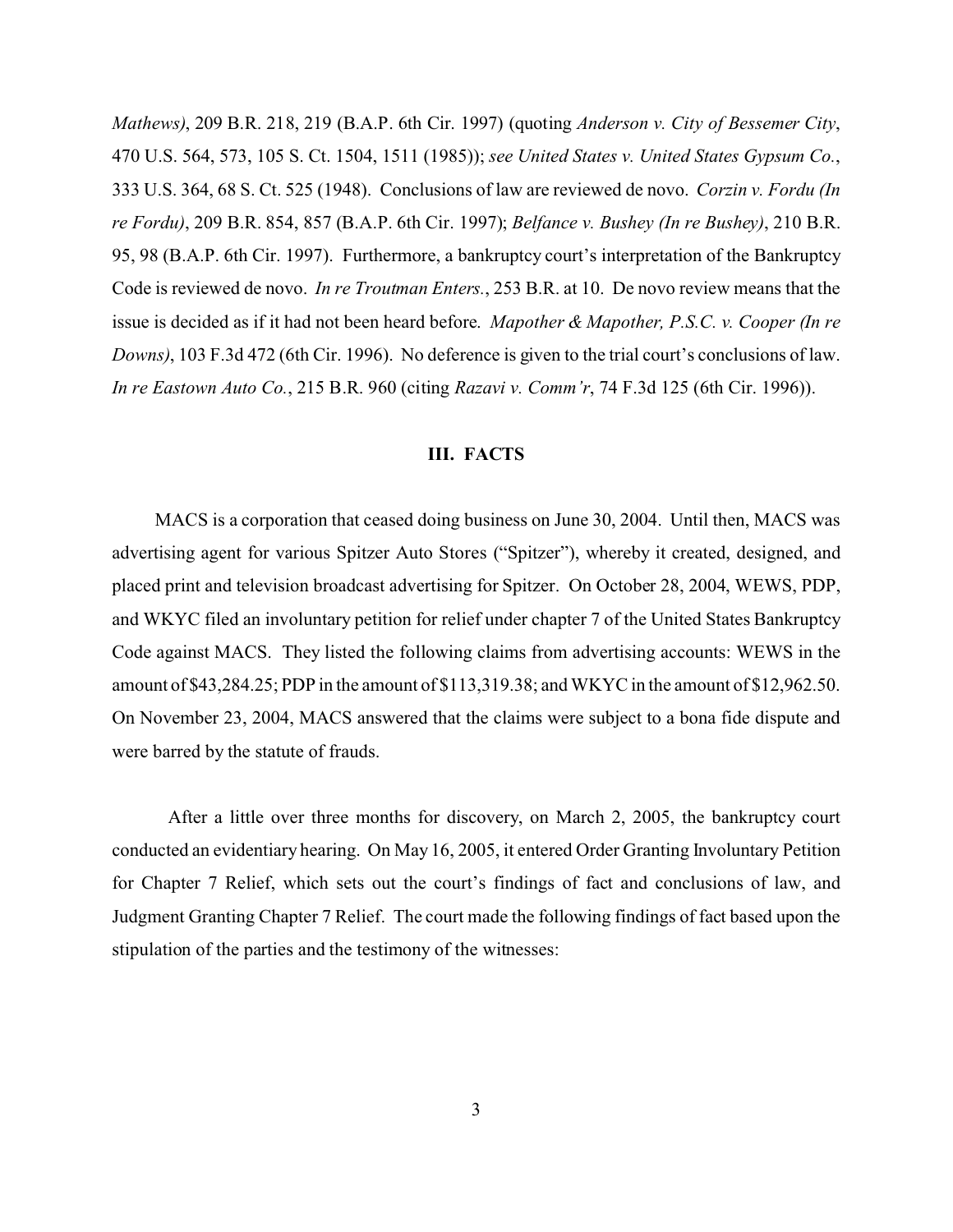- 1. MACS is a for-profit corporation organized under Ohio law in April 1993 and operated as an advertizing agency, with its business office at 122 Western Ave., Akron, Ohio. (Stip.  $\P$  2, 3.)
- 2. Stuart Moss is the statutory agent for MACS and was its president through June 30, 2004, at which point the company ceased doing business. (Stip. ¶ 4, 12.)
- 3. MACS was an advertisement agent for various Spitzer Auto Stores ("Spitzer") through June 30, 2004, whereby it created, designed, and placed both print and television broadcast advertising for Spitzer. (Stip. ¶ 9, 10.)
- 4. The Petitioning Creditors all have business offices in Cleveland, Ohio and are all owners and operators of printing or television broadcast media in the Cleveland, Ohio market. (Stip. ¶ 5-8.)
- 5. All Petitioning Creditors either aired Spitzer television advertisements or carried Spitzer print advertisements that were placed with the individual creditor by MACS. (Stip. ¶ 11.)
- 6. MACS was the advertising agency of record for Spitzer and the party with whom WEWS interacted for the purchase and payment of Spitzer television advertisements. Ms. Willis stated that WEWS did not have a contract signed by MACS, and that until MACS closed its operations in June 2004, the conduct between the parties was such that MACS paid the invoices billed to it for television advertisements MACS had placed for Spitzer. (Pet. Ex. 1; testimony of Terri Willis, WEWS credit manager.)
- 7. On July 31, 2003, MACS applied for credit with PDP. (Stip. ¶ 14.) Carol Moss, Treasurer of MACS, signed the application acknowledgingthatMACSwould receive the billing for and be responsible for the payment of print advertisements MACS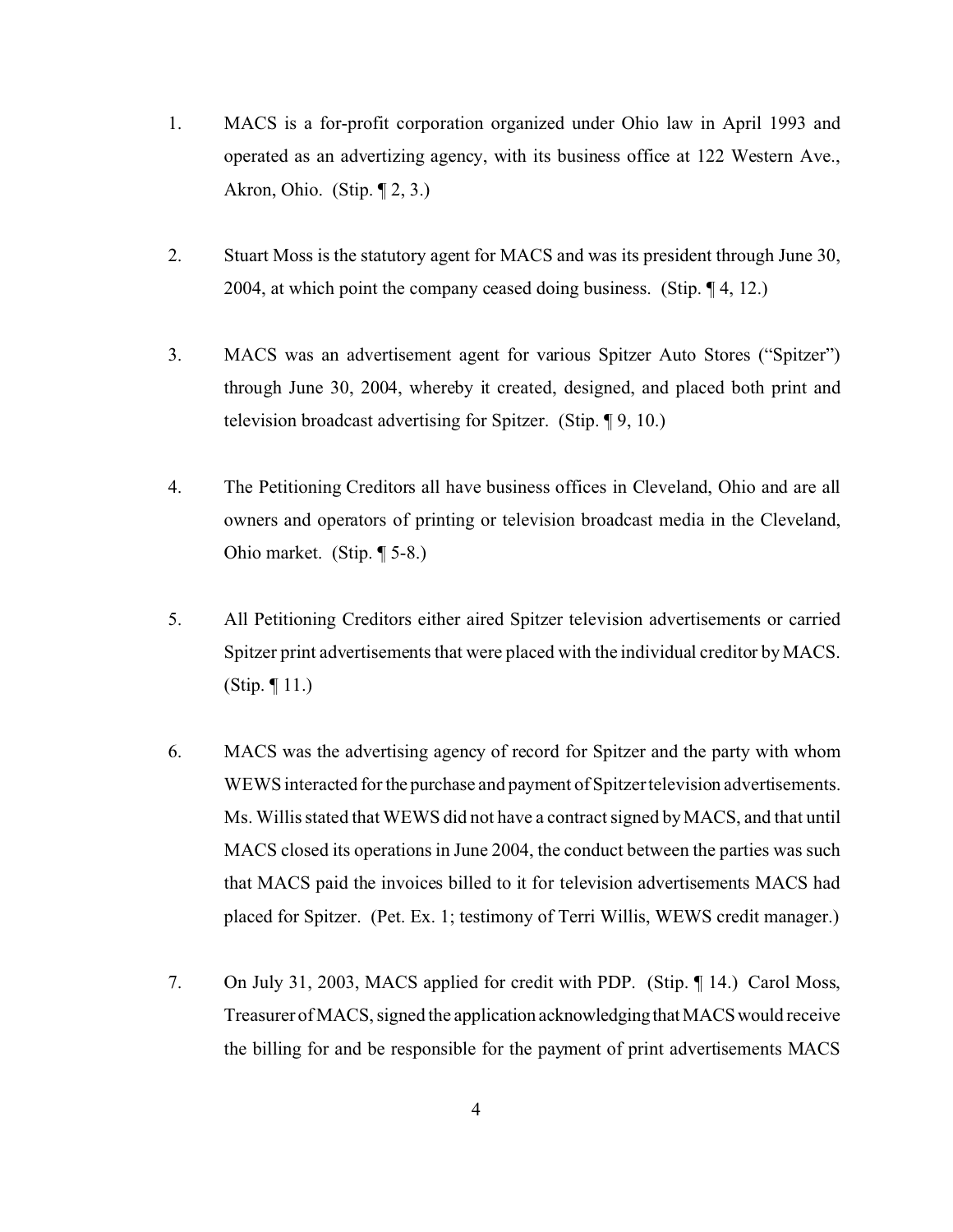placed with PDP. (Stip. Ex. B.) Mr. Moss issued a memo to PDP that same day affirming MACS's obligation to pay PDP for Spitzer advertisements. (Pet. Ex. 2.)

- 8. PDP and MACS operated in the manner prescribed by the credit agreement and Mr. Moss's memo, and until May 2004, MACS paid PDP in response to its invoices for Spitzer print advertisements. (Testimony of Cheryl Stewart, credit representative for PDP.)
- 9. On September 10, 2003, Carrie Samolenki, MAC[S]'s receptionist, signed a written contract on behalf of MACS with PDP for print advertisement rates. (Pet. Ex. 3.) This contract served as the basis for the rates PDP charged MACS for subsequent print advertisements MACS placed for Spitzer, for which MACS paid PDP. Ms. Samolenki was not an officer of MACS.
- 10. There was no written contract between MACS and WKYC. WKYC regularly billed MACS for Spitzer television advertisements and MACS regularly paid until June, 2004. The dealings between MACS and WKYC were consistent with how the industry typically operates. WKYC did attempt to get advertising agencies to sign contracts making them expressly liable for the advertisements they placed, but there is not always a contract between the agency and the media provider. (Testimony of Scott Andriani, business manager for WKYC.)
- 11. On September 20, 2004 Stuart Moss directed a letter to WKYC, where he acknowledged outstanding payment obligations MACS owed to WKYC for advertisements placed for Spitzer. (Stip. Ex. A.)
- 12. On July 12, 2004, Spitzer paid MACS \$112,210.98 (check #13086) for two invoices related to television advertisements MACS placed with WEWS and WKYC. The invoices totaled \$75,258.00. (Stip. ¶ 15, 16, Stip. Ex. D-F.) MACS did not pay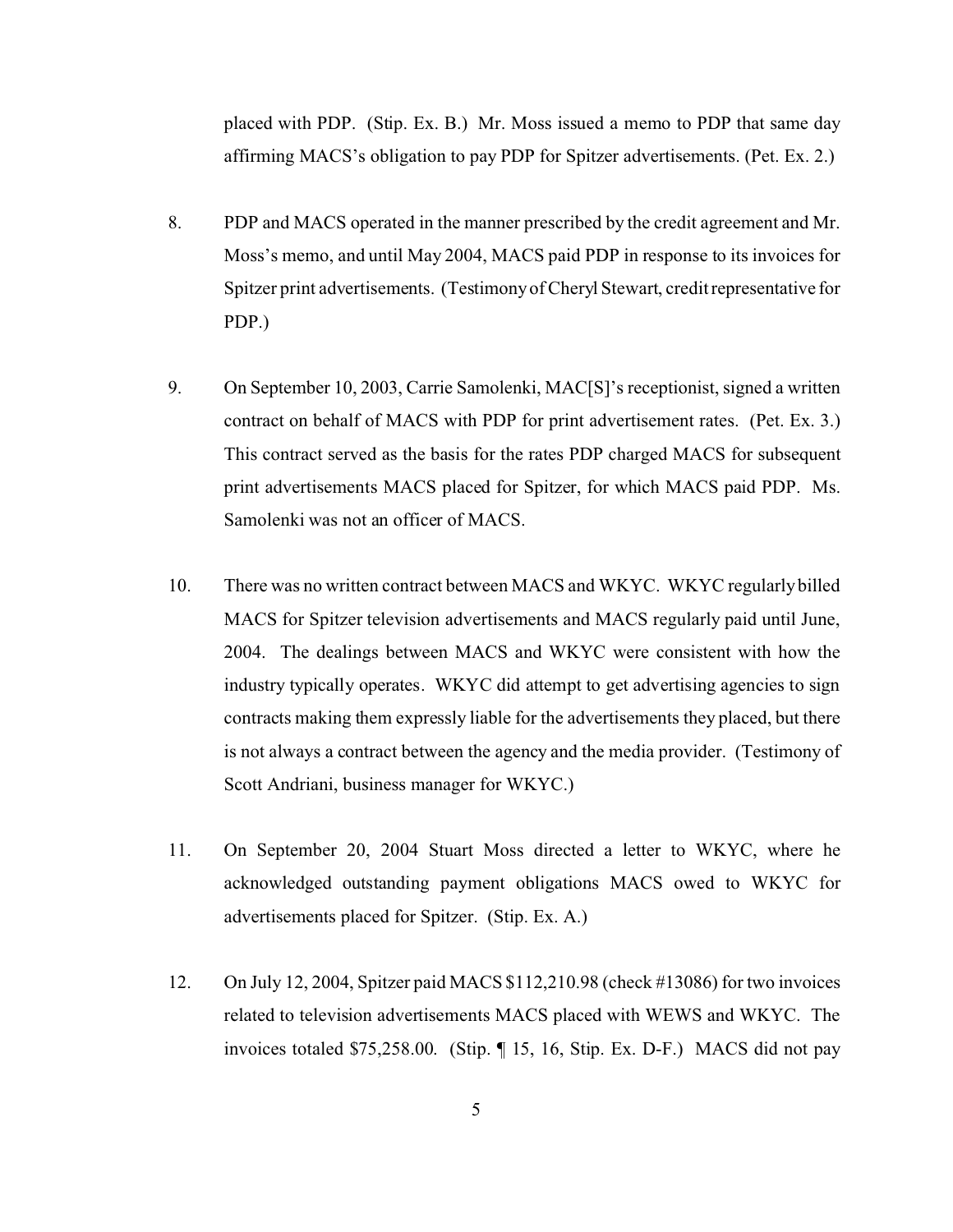WEWS or WKYC for either invoice for which it received payment from Spitzer. (Stip. ¶ 16.)

13. The involuntary petition lists WEWS, PDP, and WKYC as holding claims in the amount of \$43,284.25, \$113,319.38, and \$12,962.50 respectively.

App. of Appellant, 22-24.

Based upon these factual findings, the court concluded that Petitioning Creditors had met the burden of proving that their claims were not contingent as to liability nor the subject of bona fide disputes. In reaching this conclusion, the court determined that even in the absence of signed contracts with Petitioning Creditors, MACS could be held primarily liable for invoices arising from advertisements placed on behalf of Spitzer under an exception to general agency principles because it had indicated an intention to contract for itself. *See Soberay Mach. & Equip. Co. v. MFR Ltd., Inc.*, 181 F.3d 759 (6th Cir. 1999). MACS' intention to contract for itself was manifested by the custom and usage of the industry and the course of dealing between the parties. In addition, the parties had stipulated that Spitzer paid MACS \$112,210.98 for invoices from WEWS and WKYC, which money MACS failed to remit to the parties who had submitted those invoices. Finally, the court noted that the amounts of Petitioning Creditors' claims were sufficient to meet the statutory threshold of \$12,300 required by Bankruptcy Code § 303(b) for petitioning creditors to commence an involuntary bankruptcy case.

On May 24, 2005, MACS timely filed a notice of appeal.

#### **IV. DISCUSSION**

Under 11 U.S.C. § 303(b)(1), an involuntary chapter 7 or chapter 11 bankruptcy case is commenced upon the filing of a petition for relief: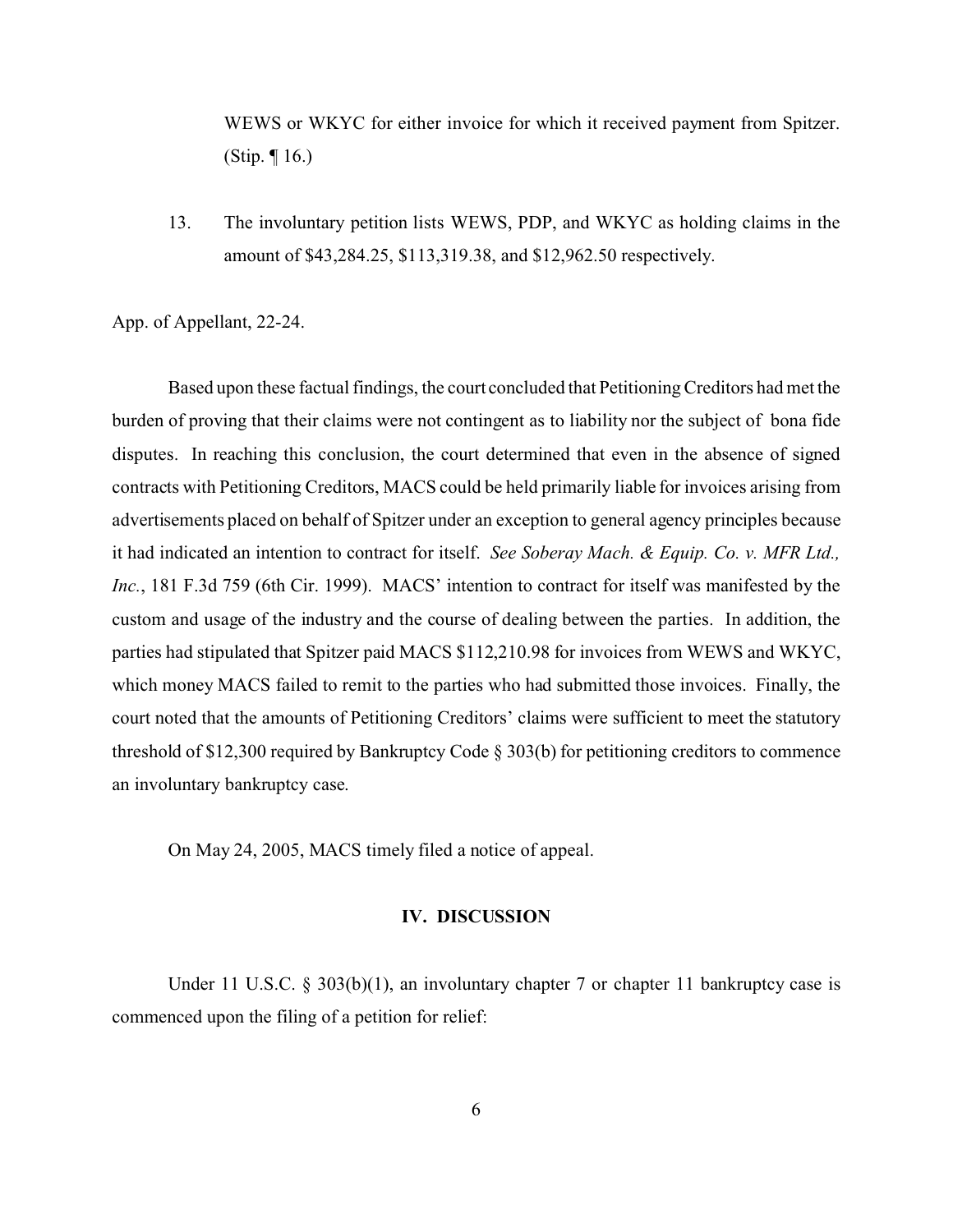by three or more entities, each of which is either a holder of a claim against such person that is not contingent as to liability or the subject of a bona fide dispute, or an indenture trustee representing such a holder, if such claims aggregate at least \$12,300 more than the value of any lien on property of the debtor securing such claims held by the holders of such claims.

11 U.S.C. § 303(b)(1) (pre-BAPCPA) (referring to Bankruptcy Abuse Prevention and Consumer Protection Act ("BAPCPA") which became effective on October 17, 2005). If there are fewer than twelve holders of unsecured debt, then one qualified entity may commence an involuntary chapter 7 or chapter 11 case. 11 U.S.C. § 303(b)(2) (pre-BAPCPA).

If an involuntary petition is controverted, the court must conduct a trial and shall order relief only if the debtor is generally not paying its debts as they become due, unless the debts are the subject of a bona fide dispute. 11 U.S.C. § 303(h)(1) (pre-BAPCPA).

A claim is subject to a bona fide dispute, "if there is either a genuine issue of material fact that bears upon the debtor's liability, or a meritorious contention as to the application of law to undisputed facts." *Booher Enters. v. Eastown Auto Co. (In re Eastown Auto Co.)*, 215 B.R. 960, 965 (B.A.P. 6th 1998) (quoting *In re Lough,* 57 B.R. 993, 997 (Bankr. E.D. Mich. 1986)). However, the court is not to weigh the evidence or resolve any genuine issues of fact or law. *Id.* The petitioning creditor must establish a prima facie case that a bona fide dispute does not exist, by a preponderance of the evidence. After the petitioning creditor meets that initial burden of proof, the burden of proof then shifts to the putative debtor to show otherwise. *Id.* at 968.

 The only issue raised by MACS on appeal is whether the bankruptcy court erred as a matter of law in determining that the claims of Petitioning Creditors were not subject to bona fide dispute. MACS does not assert that the court's factual findings were erroneous. Most of the findings of fact appear to have been based upon the stipulations of the parties. Moreover, MACS does not assert that the claims were contingent as to liability or that it generally was paying its debts as they became due. Instead, MACS asserts as a matter of law that it is not liable as agent for the obligations of its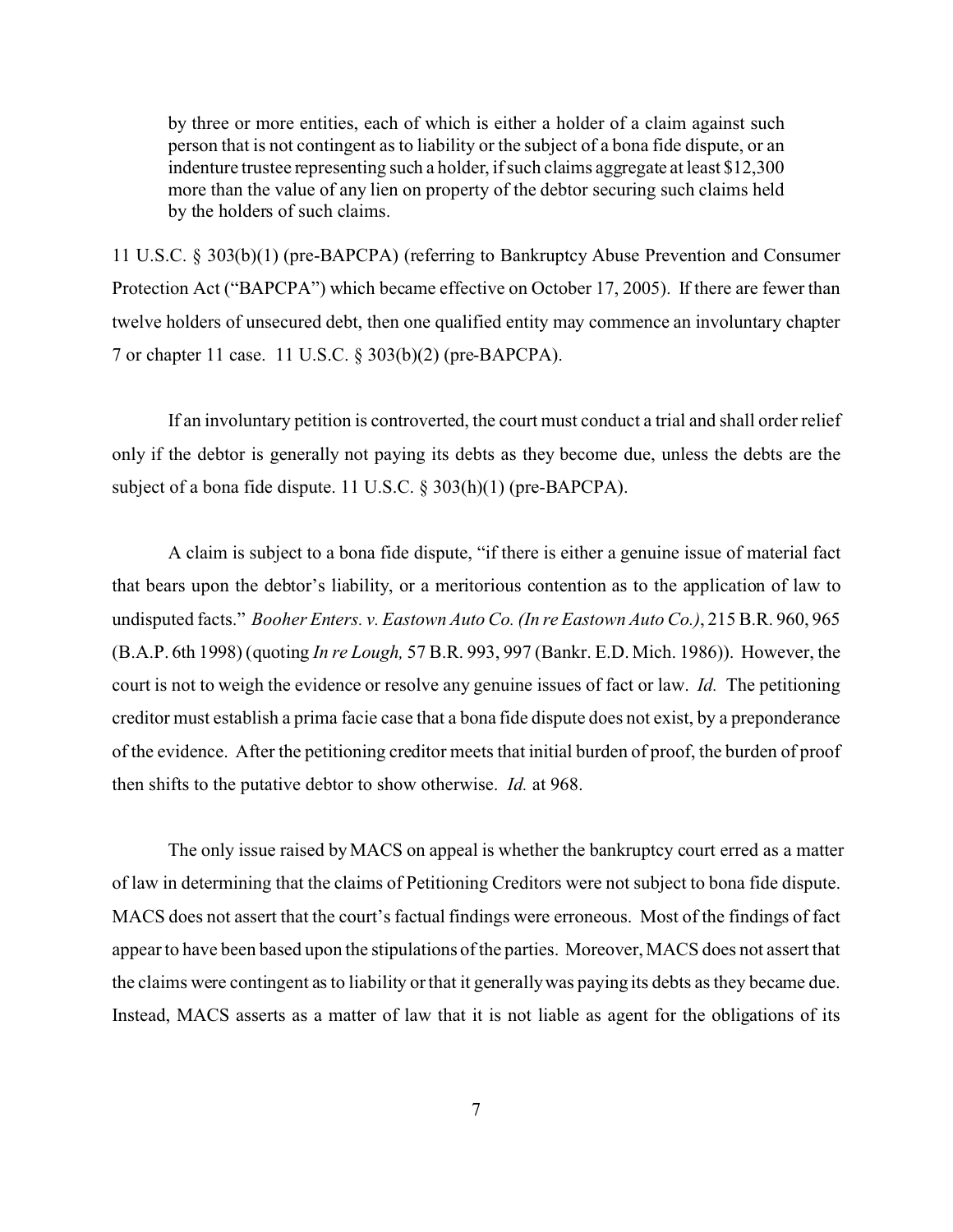disclosed principal, and further asserts that the bankruptcy court erred in deciding this disputed issue of law in connection with the involuntary bankruptcy petition.

In deciding whether the claims of the petitioning creditors are subject to a legitimate dispute of law, a bankruptcy court is not prohibited from addressing the legal merits of the alleged dispute, but may be required to conduct a limited analysis of the legal issues in order to ascertain whether an objective legal basis for the dispute exists. *See In re Rimell*, 946 F.2d 1363 (8th Cir. 1991). A debtor may not successfully oppose an involuntary petition by merely claiming that a legal dispute exists when in fact the applicable law is well-established and not subject to legitimate dispute. The bankruptcy court is expected to make an inquiry sufficient to determine whether a legitimate question exists about the application of law to the undisputed facts presented. The debtor must have a "legitimate legal or factual basis" to challenge the claim. *Nat'l City Bank v. Troutman Enters. (In re Troutman Enters.)*, 253 B.R. 8, 12 (B.A.P. 6th Cir. 2000).

MACS has identified two potential legal disputes upon which it relies in opposition to the involuntary petition. First, it asserts that its receptionist was without authority to bind it to a contract with PDP. Second, it asserts that it may not be held primarily liable for the obligations of its disclosed principal. Resolution of the contract issue is not necessary because none of the petitioning creditors relies upon the existence of a written contract to establish its claim. The controlling issue is whether under agency law MACS, as agent, may be found primarily liable for advertising placed on behalf of Spitzer, its principal.

Under Ohio's general rules of agency, "an agent who acts for a disclosed principal and who acts within the scope of his authority and in the name of the principal is ordinarily not liable on the contracts he makes because the third party intended to deal with the principal, not the agent." *Soberay Mach. & Equip. Co. v. MFR Ltd., Inc*., 181 F.3d 759, 768 (6th Cir. 1999). However, there are two exceptions to this rule that lead to personal liability of the agent: if "he has manifested an intention to bind or contract for himself . . . [or if] the third party's motivation for entering into the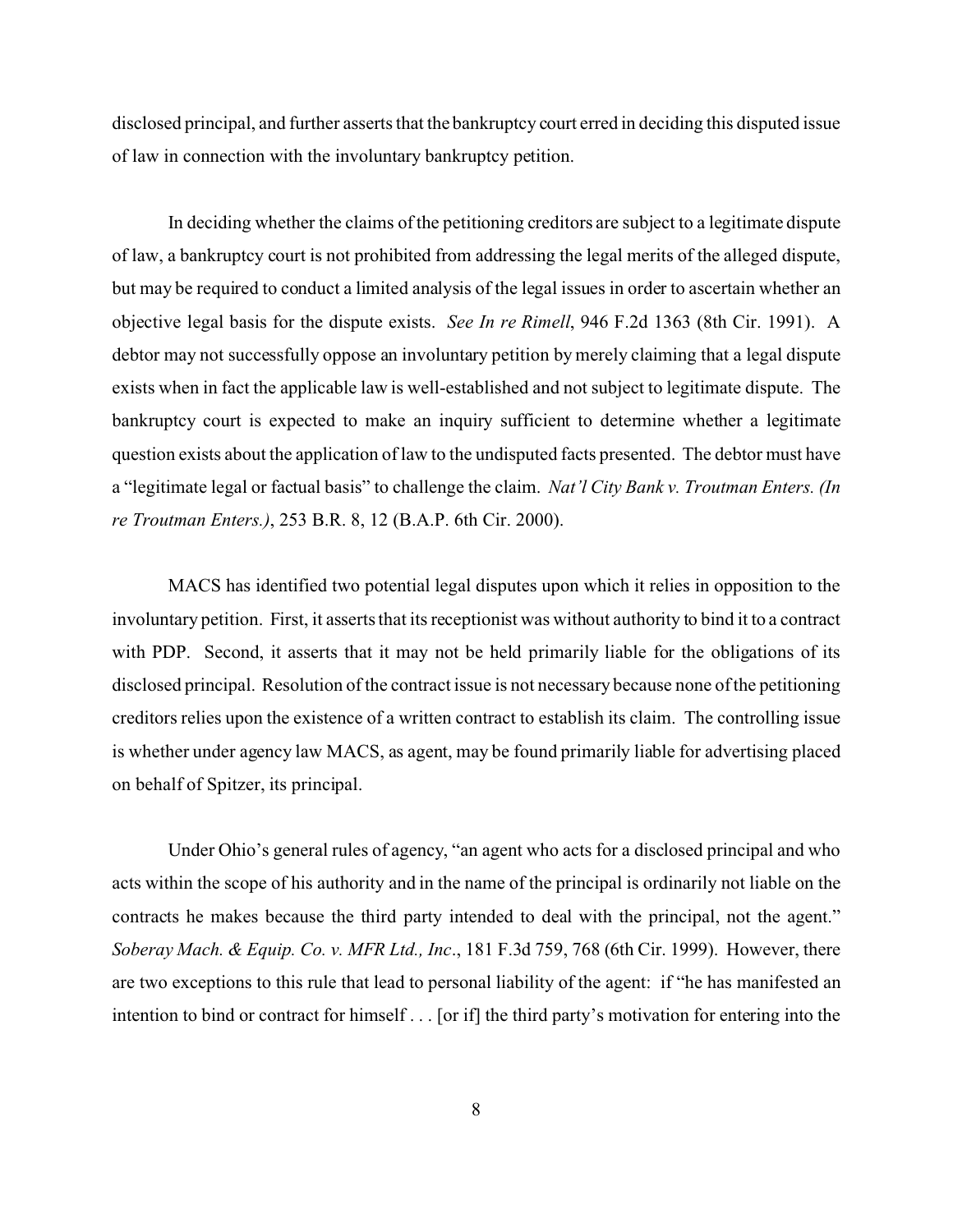contract is based solely and exclusively upon the credit of the agent." *Id.* (quoting *Ohio State Univ. Hosps. v. Evans*, No. CA 00019, 1995 WL 614937 at \*3 (Ohio App. 5 Dist. Sept. 21, 1995)).

In the present case, the debtor showed an intention to make itself liable when the president issued a memo acknowledging the debt to PDP and wrote a letter acknowledging the debt to WKYC. The president also signed an application for credit with PDP. The debtor's acts of remitting payment for invoices directly billed to it showed an intention to make itself liable to all three Petitioning Creditors. *See Soberay*, 181 F.3d at 769 (payment of invoices charged to agent is one factor in determining agent's liability.)

Other courts also have found exceptions that allow the agent to be personally liable for the principal's debts. The disclosing of the principal "merely permits an inference to that effect, which may be overcome not only by express language, but by custom, usage and the prior course of dealing between the parties." *Clark Adver. Agency, Inc. v. Avco Broad. Corp.,* 383 N.E.2d 353, 355 (Ind. App. 1978); Restatement Second of Agency § 320. Within the television industry, it is an "established industry custom that television stations hold advertising agencies liable for the purchase of air time unless the television station receives specific notice of nonliability, even though the television station is aware that the advertising agency is acting for a disclosed principal." WUPW *TV-36 v. Direct Results Mktg., Inc.,* 591 N.E.2d. 1345, 1352 (Ohio App. 10 Dist. 1990). The bankruptcy court found evidence of this industry custom. Based on the testimony of the business manager for WKYC, the court found, "The dealings between MACS [the debtor] and WKYC were consistent with how the industry typically operates. WKYC did attempt to get advertising agencies to sign contracts making them expressly liable for advertisements they placed, but there is not always a contract between the agency and the media provider." (Op. 2). Both WEWS and WKYC billed the debtor directly, manifesting an intent to hold it liable and acting consistently with the industry custom.

As noted above, MACS has raised no genuine issues of material fact. The bankruptcy court's findings were based upon the stipulations of the parties and upon testimony of witnesses, none of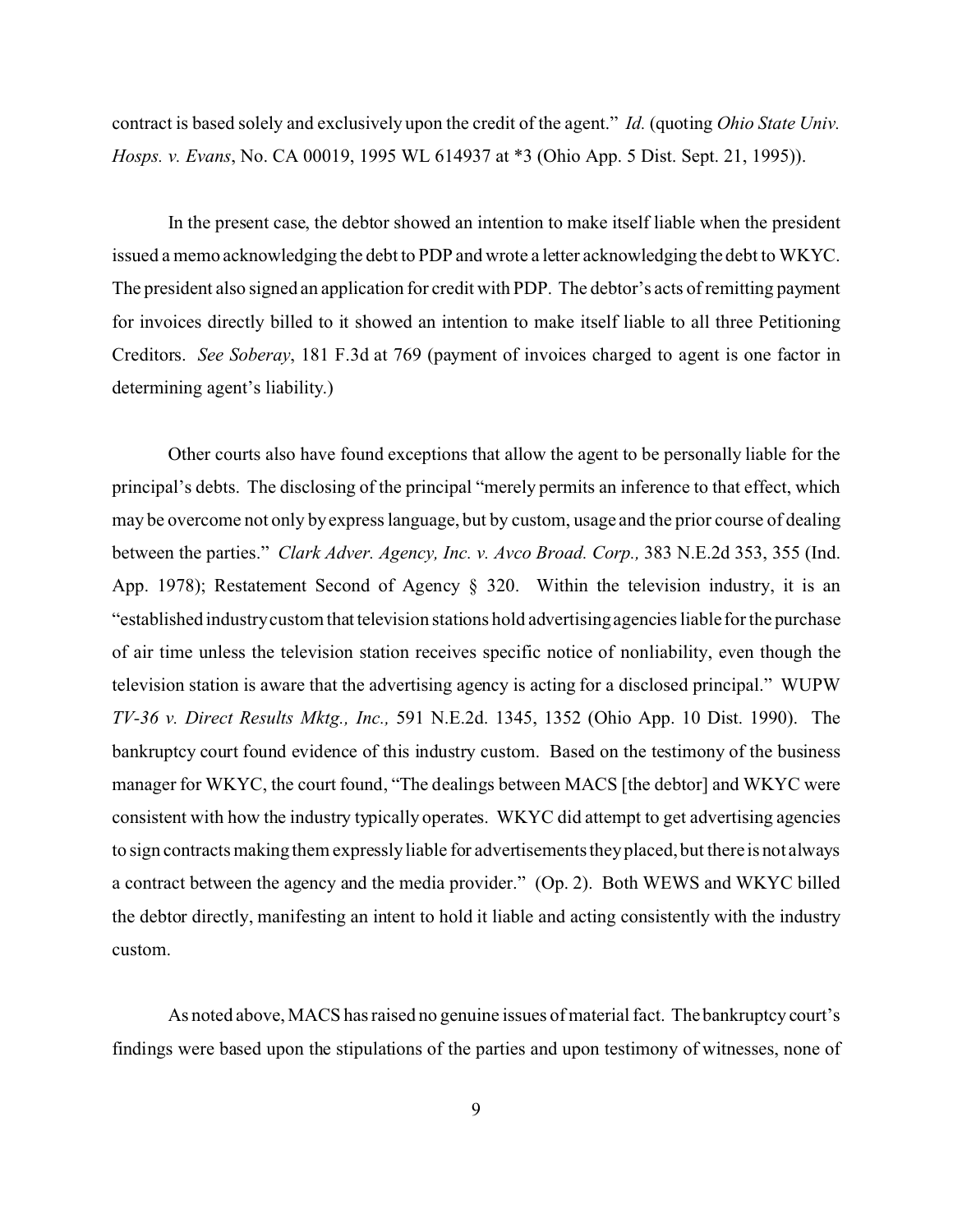which is asserted to be the subject of a legitimate dispute. MACS did not, for example, raise a factual dispute about the custom and usage in the television industry or its prior course of dealing with Petitioning Creditors. Both point to an intention by MACS to be bound for the payment of invoices issued by Petitioning Creditors for advertisements carried on behalf of Spitzer.

Furthermore, MACS does not raise a genuine legal dispute. It does not point to an alternative line of authority, for example, that would support its contention that, notwithstanding the parties' prior course of dealing, it was not liable for payment to Petitioning Creditors. The requirement that the court not resolve legal disputes in connection with a contested involuntary bankruptcy petition does not mean that the bankruptcy court, or we as the reviewing Panel, is prohibited from determining whether there is a legitimate legal dispute. MACS' arguments in the main are addressed to the bankruptcy court's reliance upon cases in which the weight to be accorded certain evidence was at issue. MACS asserts that it was improper for the bankruptcy court in this case to engage in the weighing of evidence. MACS fails completely to address the fact that *it has raised no factual dispute in this case*. It has pointed to no place in the record in which the bankruptcy court actually engaged in the weighing of evidence.

Whether or not the receptionist for MACS had authority to sign a letter of intent is not a legitimate factual or legal dispute because it is not material. None of the claims of Petitioning Creditors relies upon the existence of a written contract. Likewise, whether MACS was an agent for a disclosed principal is not a legitimate factual or legal dispute because it is conceded that MACS was an agent acting for a disclosed principal. MACS fails to address the well-established exceptions to the otherwise general rule that would limit its liability as agent. The bankruptcy court concluded, and we also conclude, that an exception applies in this case such that the court must look to industry usage and custom and the prior course of dealing between the parties to determine whether MACS as agent intended to be primarily liable to Petitioning Creditors. Both custom and usage and prior dealing in this case indicate that MACS did intend to be bound. MACS has raised no legitimate factual or legal dispute concerning its liability to Petitioning Creditors.